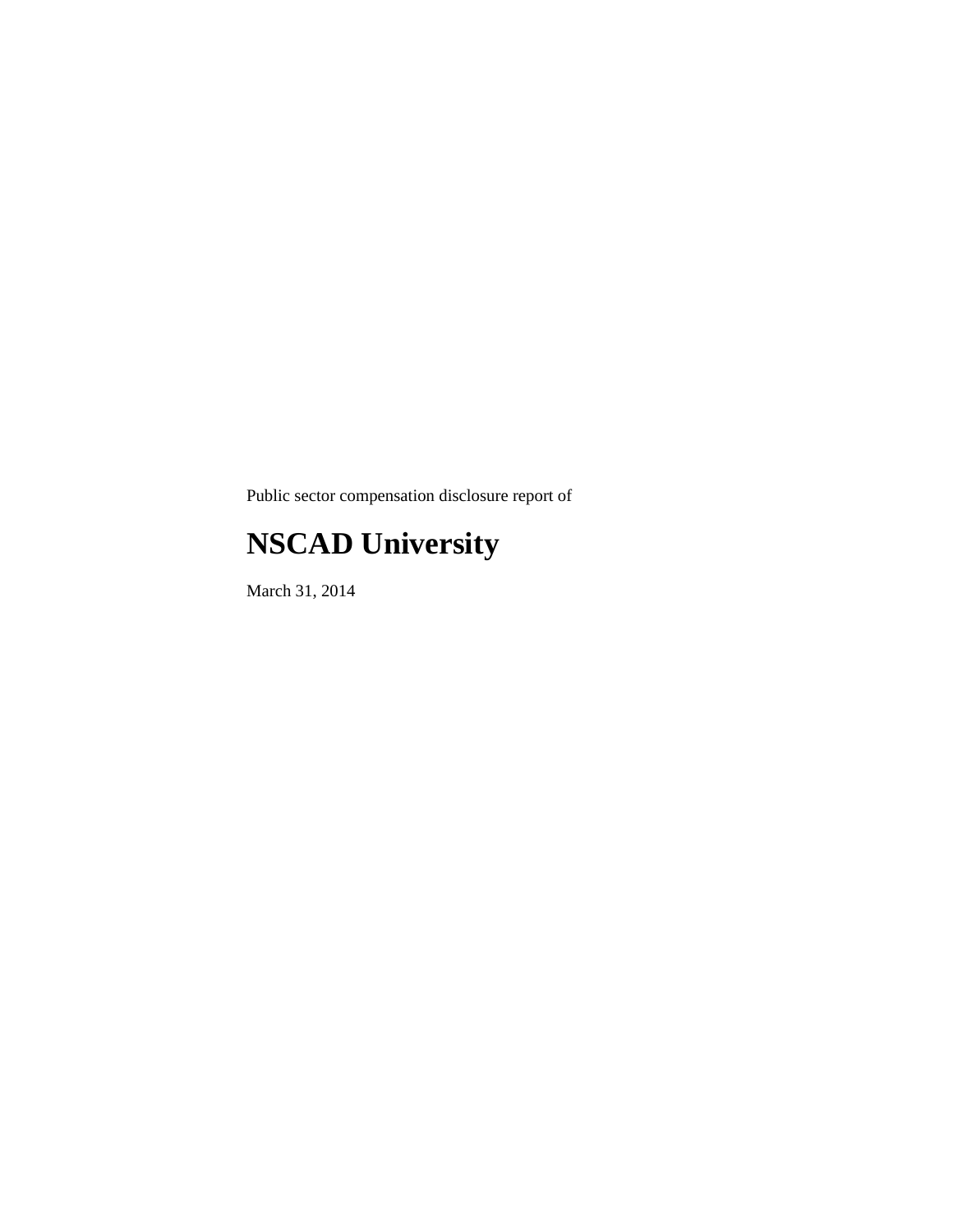# Deloitte.

Deloitte LLP 1969 Upper Water Street Suite 1500 Purdy's Wharf Tower II Halifax NS B3J 3R7 Canada

Tel: (902) 422-8541 Fax: (902) 423-5820 www.deloitte.ca

### **Independent Auditor's Report**

To the management of NSCAD University

We have audited the accompanying Public Sector Compensation Disclosure Report of NSCAD University for the year ended March 31, 2014 (the "Schedule"). The Schedule has been prepared by management based on the public sector compensation disclosure act bill no. 115.

### **Management's Responsibility for the Schedule**

Management is responsible for the preparation of the Schedule in accordance with the public sector compensation disclosure act bill no. 115, and for such internal control as management determines is necessary to enable the preparation of the Schedule that is free from material misstatement, whether due to fraud or error.

### **Auditor's Responsibility**

Our responsibility is to express an opinion on the Schedule based on our audit. We conducted our audit in accordance with Canadian generally accepted auditing standards. Those standards require that we comply with ethical requirements and plan and perform the audit to obtain reasonable assurance about whether the Schedule is free from material misstatement.

An audit involves performing procedures to obtain audit evidence about the amounts and disclosures in the Schedule. The procedures selected depend on the auditor's judgment, including the assessment of the risks of material misstatement of the Schedule, whether due to fraud or error. In making those risk assessments, the auditor considers internal control relevant to the entity's preparation of the Schedule in order to design audit procedures that are appropriate in the circumstances, but not for the purpose of expressing an opinion on the effectiveness of the entity's internal control. An audit also includes evaluating the appropriateness of accounting policies used and the reasonableness of accounting estimates made by management, as well as evaluating the overall presentation of the Schedule.

We believe that the audit evidence we have obtained is sufficient and appropriate to provide a basis for our audit opinion.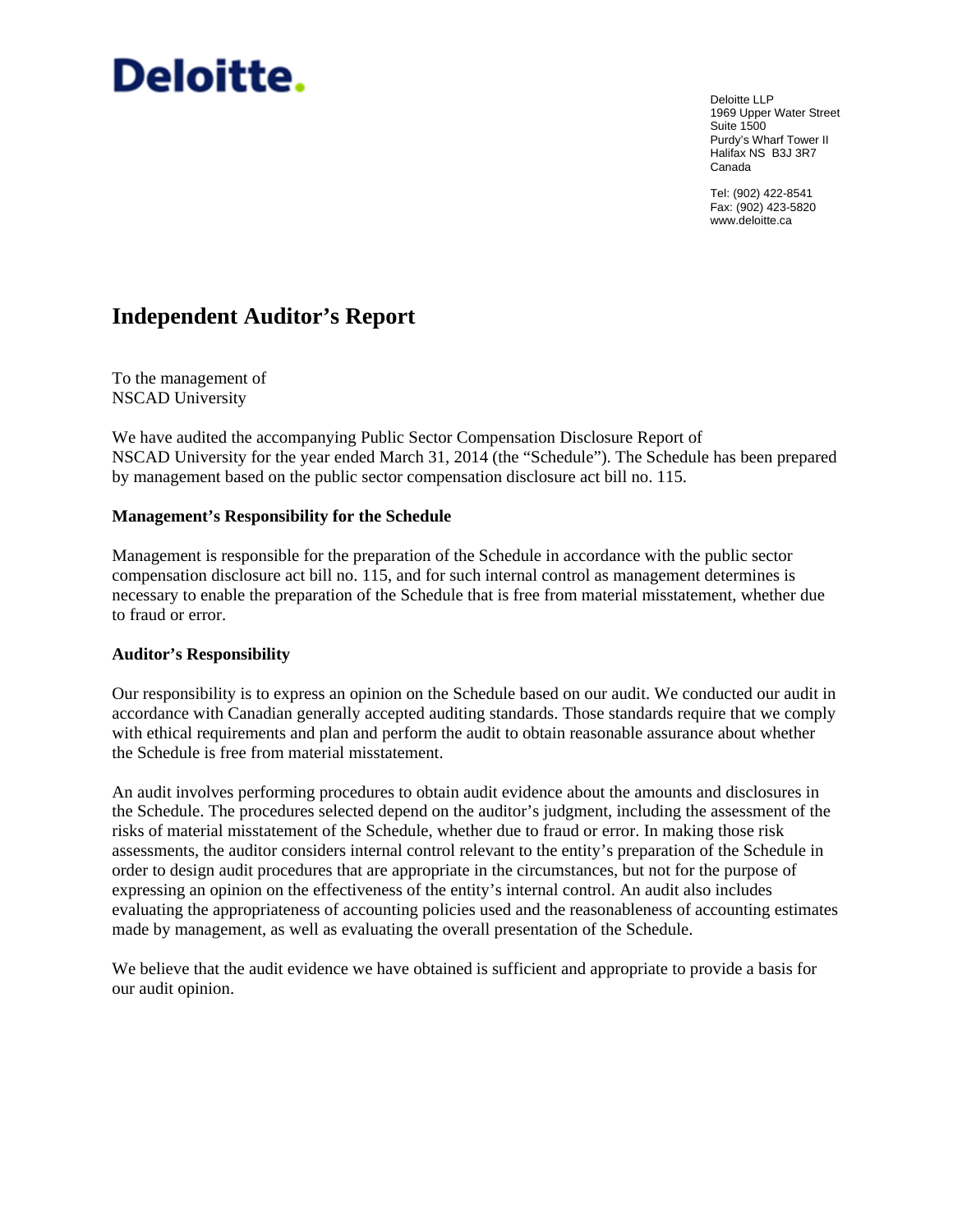### **Opinion**

In our opinion, the financial information in the Public Sector Compensation Disclosure Report of NSCAD University for the year ended March 31, 2014, is prepared, in all material respects, in accordance with the public sector compensation disclosure act bill no. 115.

### **Basis of Accounting**

Without modifying our opinion, we draw attention to the basis of reporting note in the schedule, which describes the basis of accounting. The schedule is prepared to meet the requirements of the public Sector Compensation Disclosure Act dated December 10, 2010. As a result, the schedule may not be suitable for another purpose.

Deloitte LCP

Chartered Accountants June 25, 2014 Halifax, Nova Scotia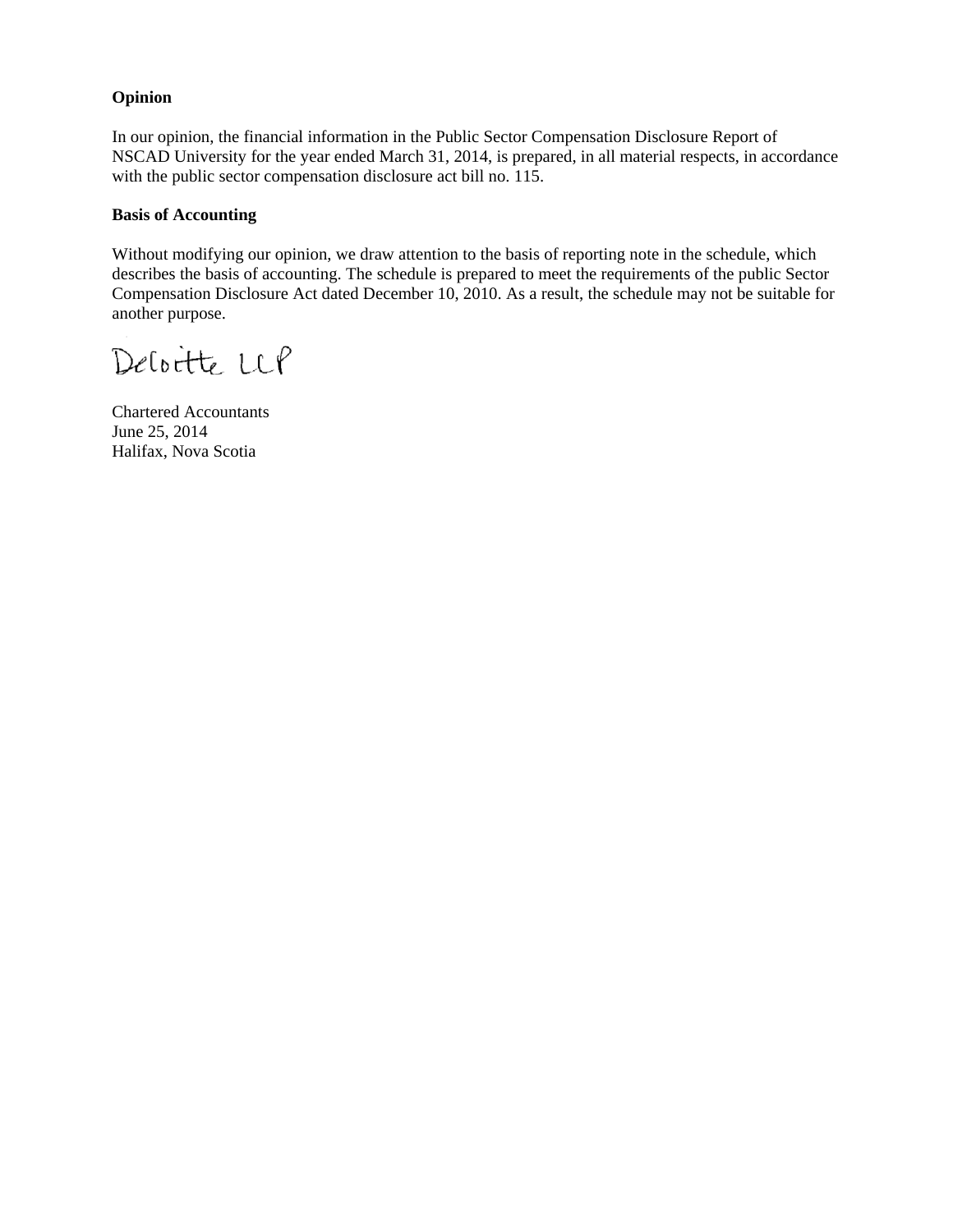### **NSCAD University**

Statement of Compensation pursuant to the Public Sector Compensation Disclosure Act Year ended March 31, 2014

### **Board Members, Officers and Employees, Contractors and Consultants**

For the year ended March 31, 2014, the following board members, officers and employees received compensation of \$100,000 or more:

| Last name      | First name     | Position       | <b>Amount</b> |
|----------------|----------------|----------------|---------------|
|                |                |                | \$            |
| Alfoldy        | Sandra         | Faculty        | 100,711       |
| <b>Barber</b>  | <b>Bruce</b>   | Faculty        | 129,887       |
| Bean           | Robert         | Faculty        | 107,950       |
| Comiter        | Alvin          | Faculty        | 122,616       |
| Dorsey         | Frances        | Faculty        | 101,200       |
| Funnell        | Suzanne        | Faculty        | 109,448       |
| Honeychurch    | Kenn           | Administration | 141,575       |
| Hougan         | Glen           | Faculty        | 112,589       |
| Howard         | David          | Faculty        | 108,998       |
| Johnson-Legere | Sharon         | Administration | 140,227       |
| Leblanc        | Michael        | Faculty        | 107,131       |
| Livingston     | Alex           | Faculty        | 119,500       |
| Lounder        | <b>Barbara</b> | Faculty        | 112,426       |
| McKay          | Marylin        | Faculty        | 122,175       |
| Meyer          | Rudi           | Faculty        | 106,193       |
| Muller         | Robin          | Faculty        | 121,517       |
| O'Brien        | Daniel         | Administration | 205,013       |
| Peacock        | Jan            | Faculty        | 123,943       |
| Ritchie        | Pamela         | Faculty        | 117,510       |
| Smith          | David          | Faculty        | 126,033       |
| Son            | Kye-Yeon       | Faculty        | 110,628       |
| Wark           | Jayne          | Faculty        | 114,264       |
| Webb           | Nicholas       | Faculty        | 122,166       |

#### **Notes to the statement of compensation**

#### *Basis of reporting*

This statement has been prepared by NSCAD University, a public sector body, required to report compensation information pursuant to the Public Sector Compensation Disclosure Act (the "Act") of the Province of Nova Scotia.

The management of NSCAD University is responsible for the preparation of this statement in accordance with the Act.

Section 4 of the Act requires that the information reported in this statement be disclosed in the body of the audited financial statements of NSCAD University or in a statement prepared for the purposes of the Act and certified by its auditors.